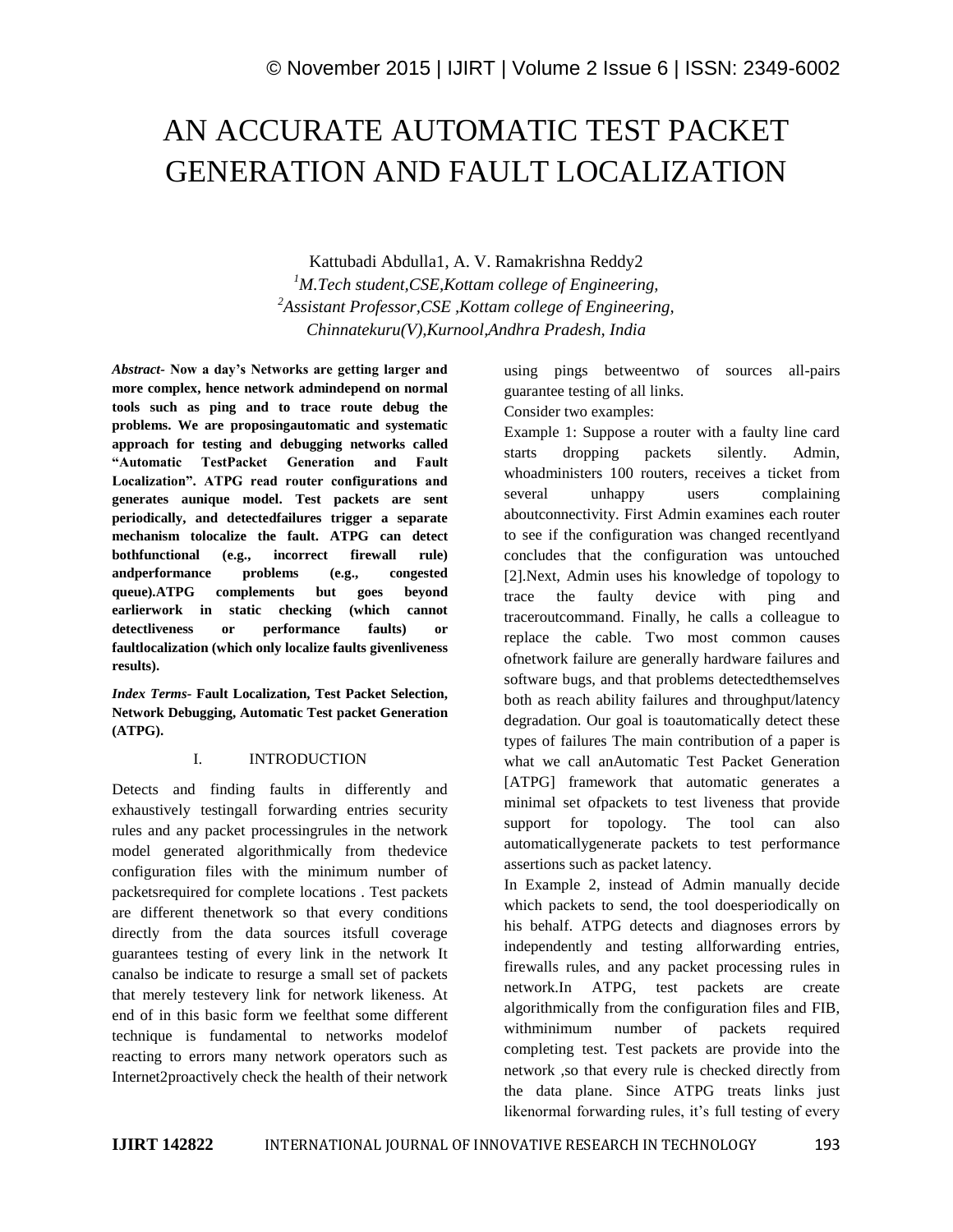link in the network [2].Fig. 1 is a simplified view of network state. Bottom of thefigure is the forwarding state to forward each packet, consistof L2 and L3 forwarding information base (FIB), accesscontrol lists, etc.

Fig. 1 is a simplified view of network state. Bottom of thefigure is the forwarding state to forward each packet, consistof L2 and L3 forwarding information base (FIB), accesscontrol lists, etc. The forwarding state was written by thecontrol plane (that could be local or remote) and shouldcorrectly implement the network administrator's scheme.Examples of the scheme include: "Security group X wasisolated from security Group Y," "Use OSPF for routing,"and "Video traffic received at least 1 Mb/s." We could thinkof the controller compiling the scheme (A) into devicespecific configuration files (B), which in turn determine theforwarding behavior of each packet (C).To ensure thenetwork behave as designed, the three steps should remainconsistent every times. Minimally, requires that sufficientlinks and nodes are working; the control plane identifies thata laptop can access a server, the required outcome can fail iflinks fail. The main reason for network failure is hardwareand software failure, and this problem is recognizedthemselves as reachability failures and throughput/latencydegradation. Our intention is to automatically find thesekinds of failures.



Fig. 1. Static versus dynamic checking: A scheme iscompiled to forwarding state, and it is executed by theforwarding plane.

The intention of this paper is to generate a minimum set ofpackets automatically to cover every link in the network..This tool can automatically generate packets to testperformance assertions like packet latency. ATPG detectserrors independently and exhaustively testing forwardingentries and packet processing rules in network. In this tool,test packets are created algorithmically from the deviceconfiguration files and First information base, withminimum number of packets needed for complete coverage.Test packets are fed into the network in which every rulewas exercised directly from the data plan. Since ATPGtreats links just like normal forwarding rules, the fullcoverage provides testing of every link in network. It couldbe particularized to generate a minimal set of packets thattest every link for network liveness. For reacting to failures,many network operators like Internet proactively test thehealth of the network by pinging between all pairs ofsources.

The life of a packet can be viewed as applying the switchand topology transfer functions repeatedly (Figure 4). Whena packet pk arrives at a network port p, the switch functionT that contains the input port pk.p is applied to pk, producing a list of new packets [ $pk1$ ,  $pk2$ , ...]. If the packet reaches its destination, it is recorded.

function network(packets, switches,  $\Gamma$ ) for  $pk_0 \in packets$  do  $T \leftarrow \text{find\_switch}(pk_0.p, switches)$ for  $pk_1 \in T(pk_0)$  do if  $pk_1.p \in EdgePorts$  then #Reached edge  $record(pk<sub>1</sub>)$ else  $#Find$  next hop  $network(\Gamma(pk_1), switches, \Gamma)$ 

#### II. EXISTING SYSTEM

Testing liveness of a network is a fundamentalproblem for ISPs and large data center operators.Sending probes between every pair of edge ports isneither exhaustive nor scalable . It suffices to find aminimal set of end-to-end packets that traverseeach link. However, doing this requires a way ofabstracting across device specific configurationfiles, generating headers and the links they reach,and finally determining a minimum set of testpackets (Min-Set-Cover). To check enforcing consistency between policy andthe configuration.

**Disadvantages Of Existing System:** Not designed to identify liveness failures, bugsrouter hardware or software, or performanceproblems.The two most common causes of network failureare hardware failures and software bugs, and thatproblems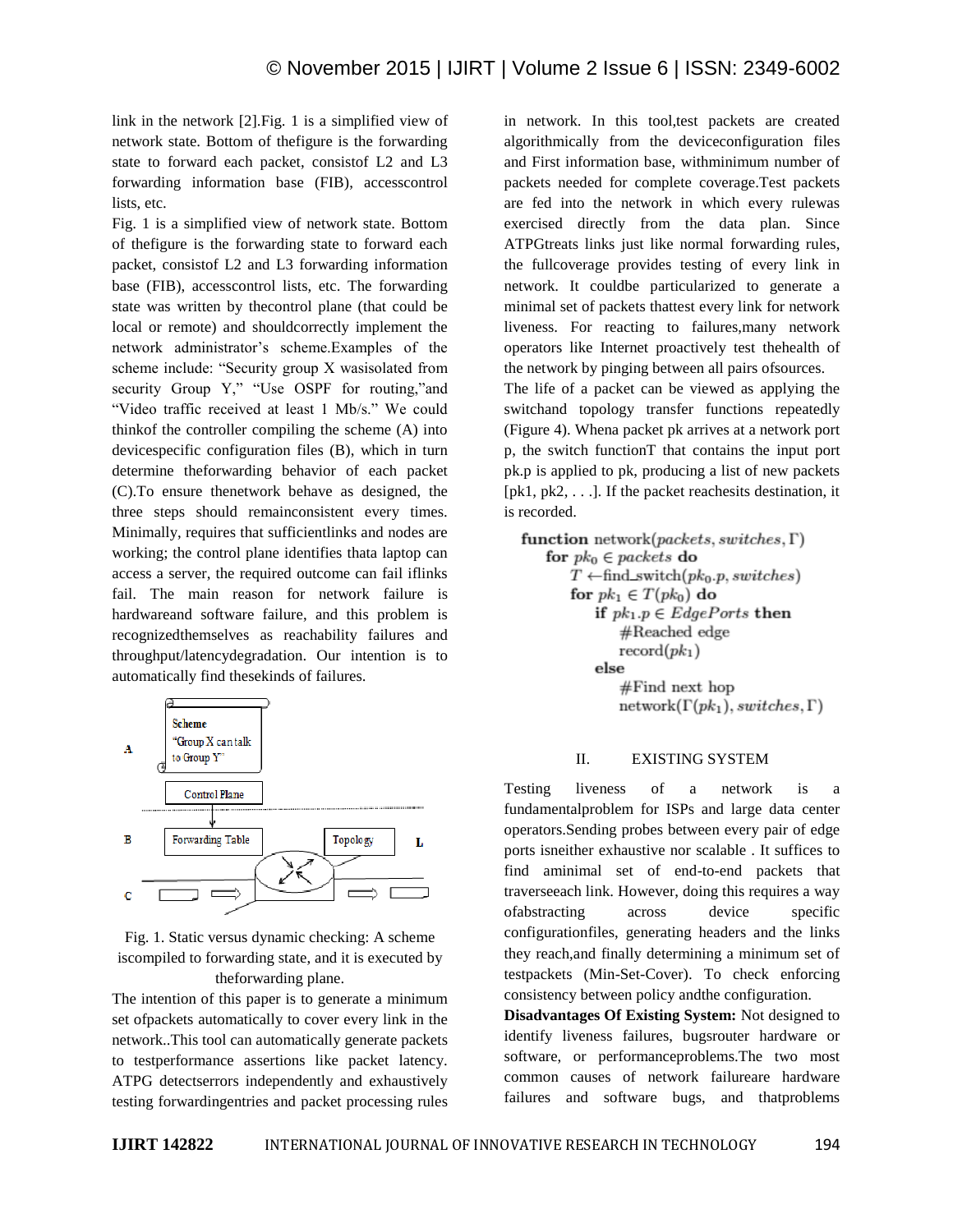manifest themselves both as reachabilityfailures and throughput/latency degradation

### III. PROPOSED SYSTEM AND METHODOLOGY

Automatic Test Packet Generation (ATPG)framework that automatically generates a minimalset of packets to test the liveness of the underlyingtopology and the congruence between data planestate and configuration specifications. The tool canalso automatically generate packets to testperformance assertions such as packet latency.It can also be specialized to generate a minimal setof packets that merely test every link for networkliveness.Figure 2 shows the block diagram of ATPG system. Thesystem first collects all the forwarding states from the network (step 1).

This usually involves reading the FIBs, ACLsor config files and obtaining the topology. ATPG uses HeaderSpace Analysis [12] to find reachability between all the testterminals (step 2). The result is then used by the test packetselection algorithm to find a minimal set of test packets necessary for complete testing of all the rules in the network(step 3). These packets will be sent periodically in the network by the test terminals (step 4). Once an error is detected, the fault localization algorithm is invoked to narrowdown the cause of the error (step 5).





A survey of network operators revealingcommon failures and root causes.

- A test packet generation algorithm.
- A fault localization algorithm to isolatefaulty devices and rules.

 ATPG use cases for functional andperformance testing.

Evaluation of a prototype ATPG systemusing rule sets collected from the Stanford andInternet2 backbones.The proposed system can be divided into following modules:

- 1. Failures and root causes of network operators
- 2. Data plane analysis
- 3. Network troubleshooting
- 4. ATPG system
- 5. Network Monitor

**1. Failures and root causes of network operators:** Network traffic is represented to a specific queue in router,but these packets are drizzled because the rate of tokenbucket low. It is difficult to troubleshoot a network for threereasons.

- a) First, the forwarding state is shared to multiplerouters and firewalls and is determined by the forwardingtables, filter rules, and configuration parameters.
- b) Second, theforwarding state is difficult to watch because it requiresmanually logging into every box in the network.
- c) Third, theforwarding state is edited simultaneously by differentprograms, protocols and humans.

**2. Data plane analysis:** These model canautomatically generate packets to test performance assertionslike packet latency ATPG find faults by independently andexhaustively checking all security rules forwarding entries andpacket processing conditions in network.

**3. Network Troubleshooting:** Some of them added a desire for long runningtests to find jitter or intermittent real-time link capacity monitoringand monitoring tools for network state. In short, while our surveyis small, it helps the hypothesis that network administrators facecomplicated symptoms and causes.

**4. ATPG Tool** :ATPG generates the minimal number of testpackets so that every forwarding rule in thenetwork is exercised and covered by at least onetest packet. When an error is detected, ATPG usesa fault localization algorithm to determine thefailing rules or links.

**5. Network Monitor :** To send and receive test data packet network monitor assumesspecial test agents in the network The network monitor gets thedatabase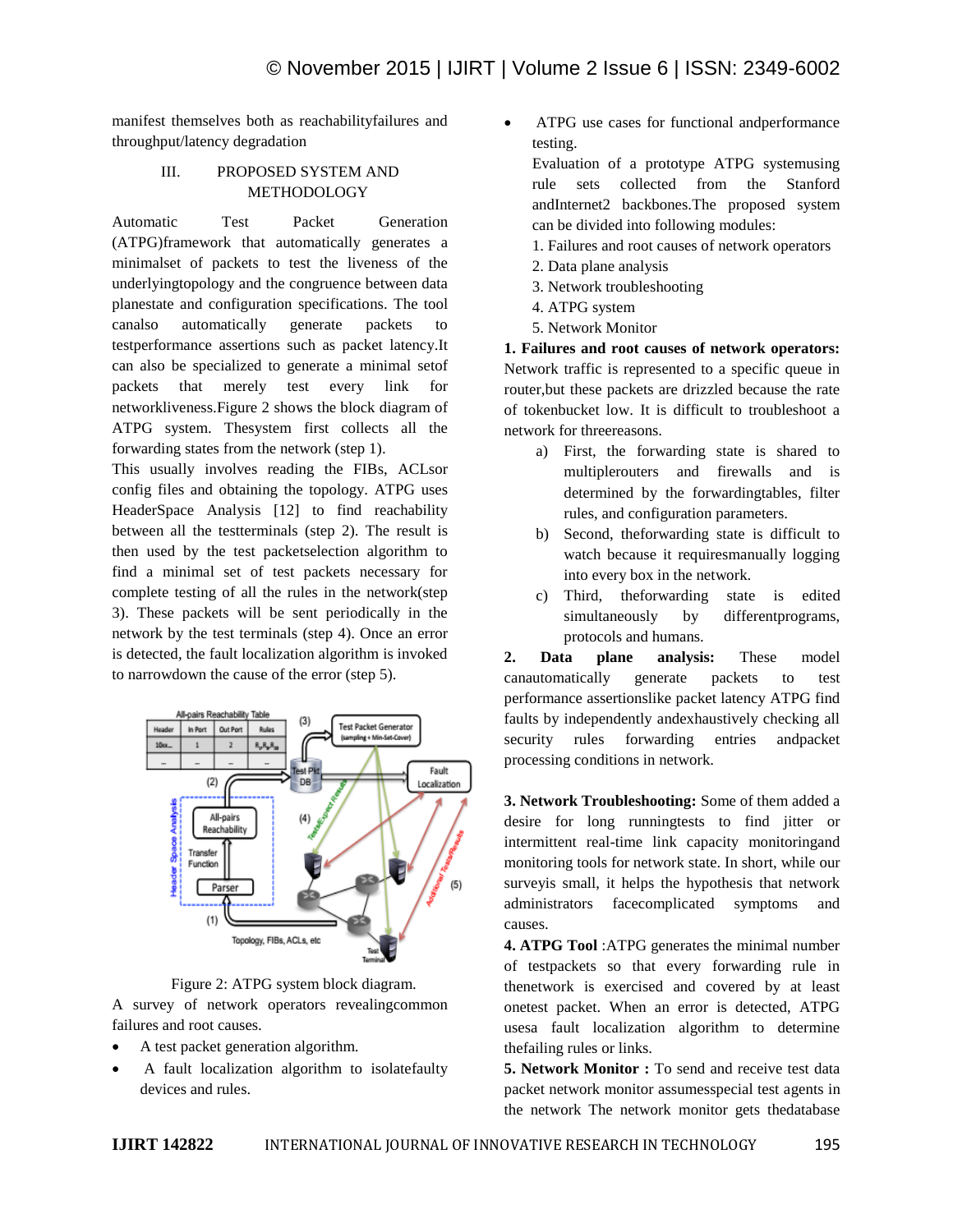and builds test packets and instructs each different to send the proper packets.

IV. SIMULATION RESULTS



Figure 3. Atpg tool

| in Node: N1<br>Data Send                                                |                         |                                                                                                                             |
|-------------------------------------------------------------------------|-------------------------|-----------------------------------------------------------------------------------------------------------------------------|
| Destruction<br>m<br>Gata                                                | Send<br><b>Clear</b>    | Sending Packet Information<br>Flettunber<br><b>Packer Number</b><br>Destration Address Forward Address<br>Forward Port      |
| <b>Ticket Send</b><br>Title:<br><b>ROOTE</b><br>---<br>┅<br>Description | 01<br>Feet.<br>One<br>m | Receiving Padrat Information<br>File humber<br><b>Packer Number</b><br>Source Address - Receiving Address<br>Receiving Part |
|                                                                         | m                       |                                                                                                                             |

Figure 4 Node1







Figure 6 Packet Send



Figure 7



Figure 8 Router R1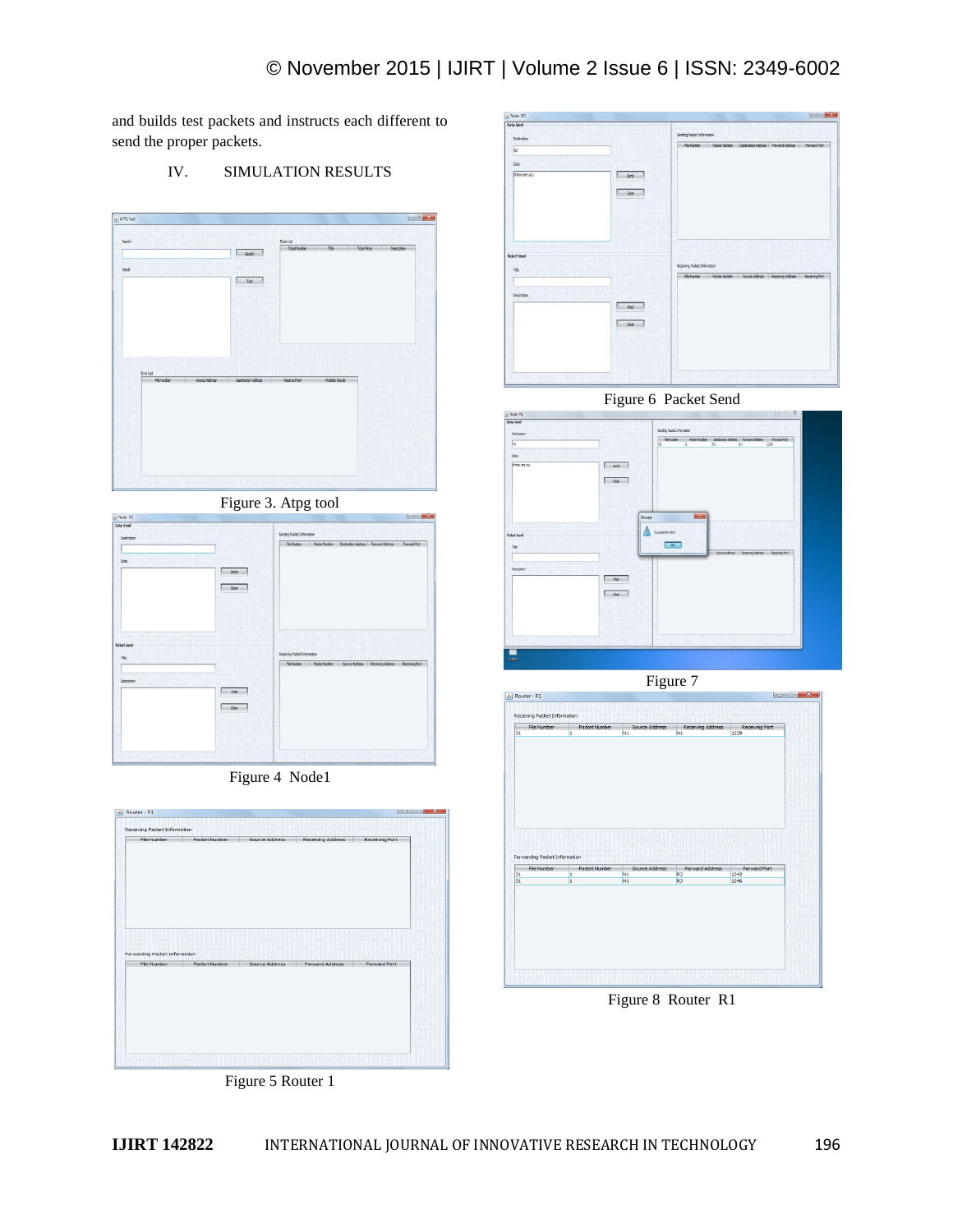# © November 2015 | IJIRT | Volume 2 Issue 6 | ISSN: 2349-6002









Figure 11